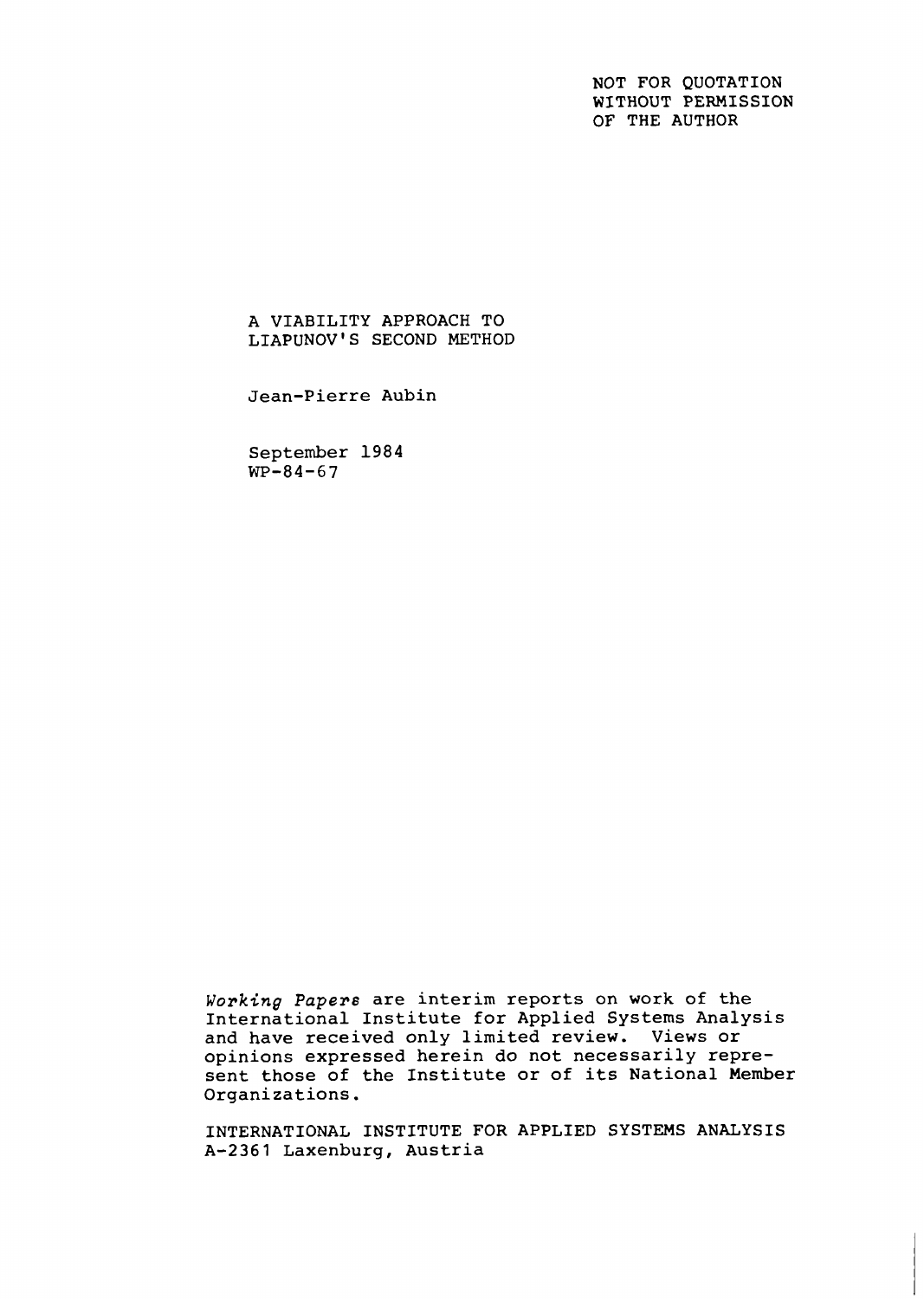PREFACE

In this paper, viability theorems are used to provide short proofs of extensions of Liapunov's second method to the case in which differential equations are replaced by differential inclusions, the Liapunov functions are only required to be continuous and viability constraints are present.

This research was conducted within the framework of the Dynamics of Macrosystems study in the System and Decision Sciences Program.

> ANDRZEJ WIERZBICKI Chairman System and Decision Sciences Program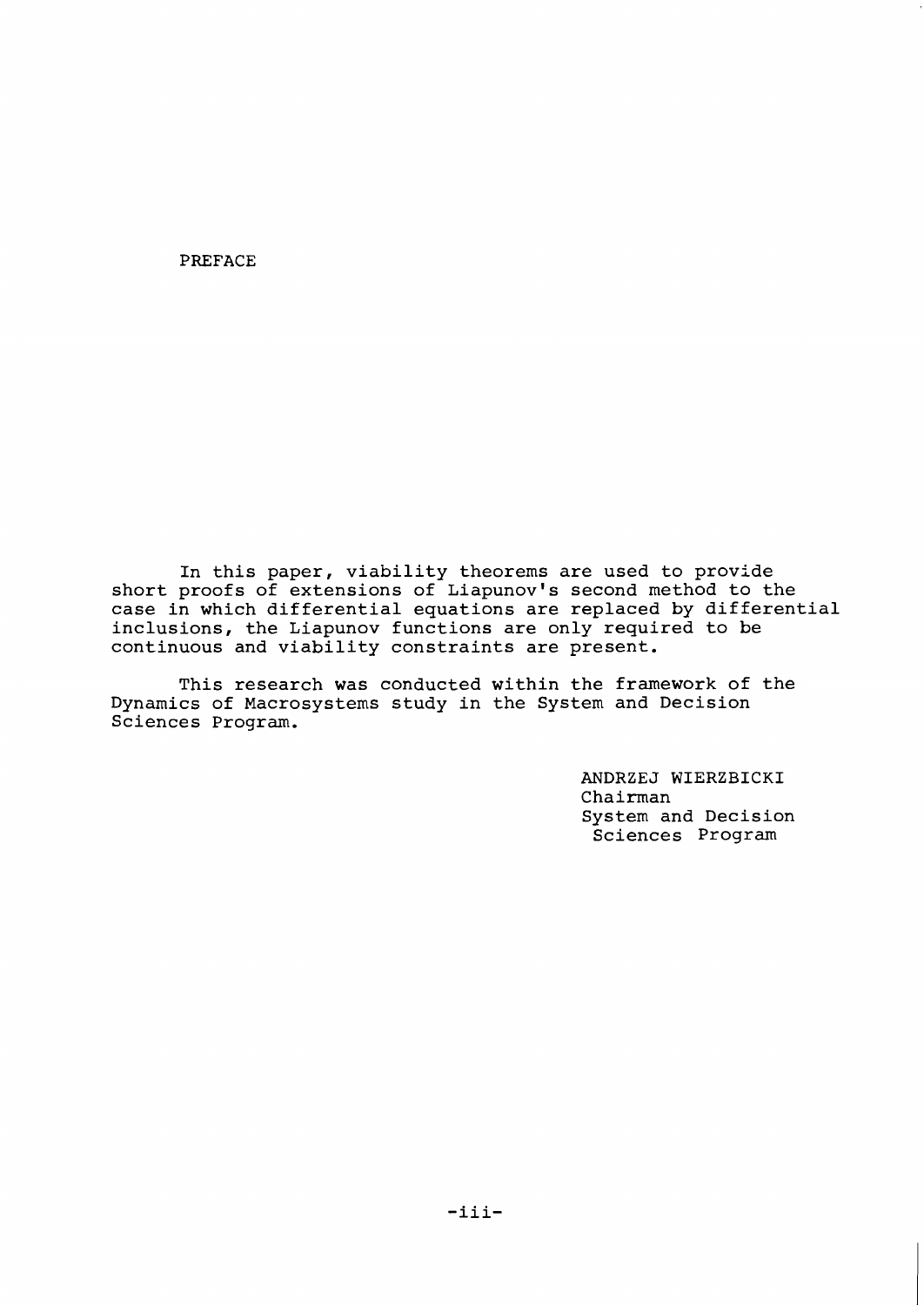**ABSTRACT** 

**The purpose of this note is to extend Liapunovls second method to the case of differential inclusions, when viability requirements are made and when the Liapunov functions are continuous.**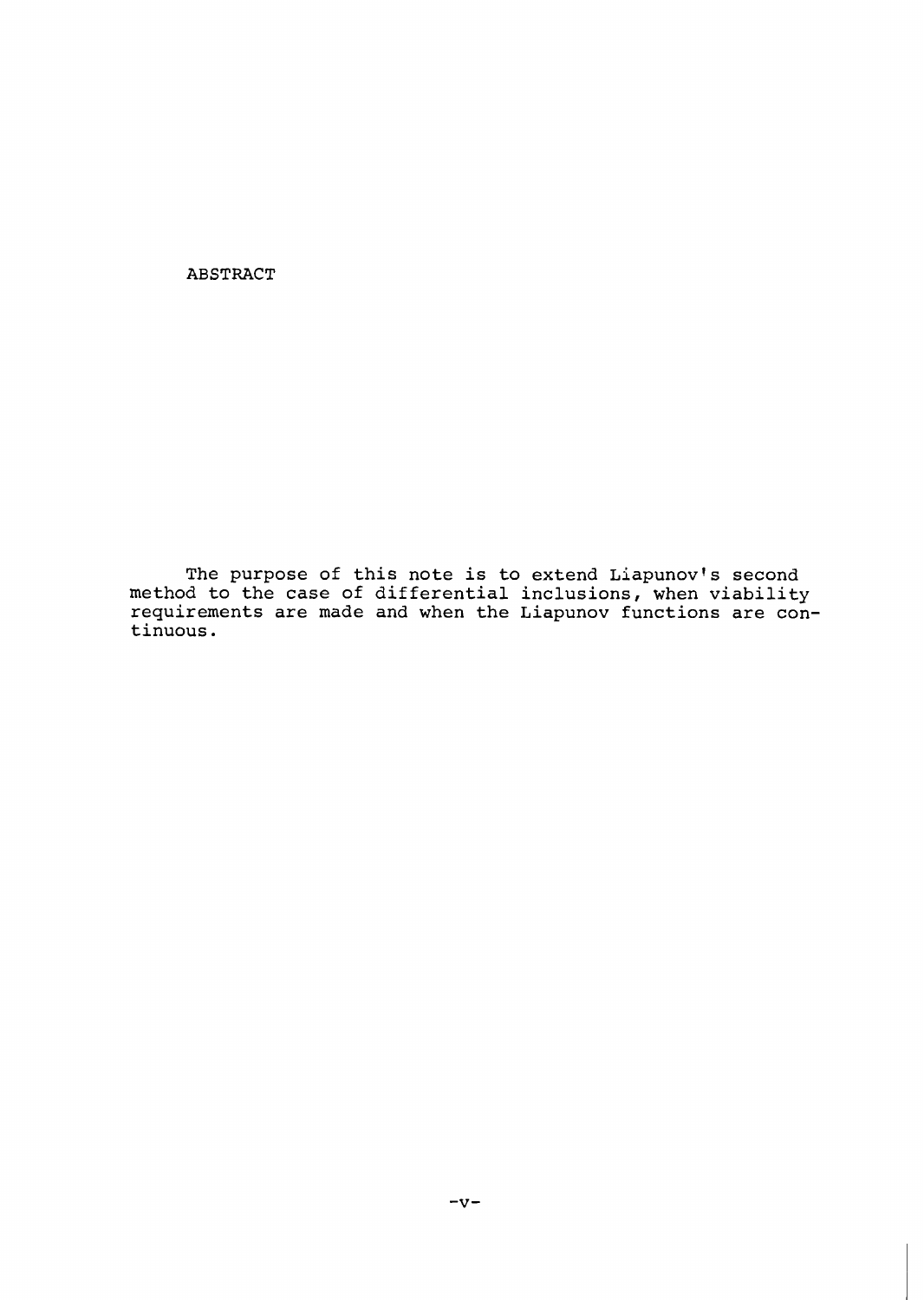### A VIABILITY APPROACH TO LIAPUNOV'S SECOND METHOD

Jean-Pierre Aubin

When f is a continuous single-valued map from an open subset  $\Omega$  of  $\mathbb{R}^n$  to  $\mathbb{R}^n$  and V is a differentiable function defined on  $\Omega$ , the Liapunov method derives from estimates of the form

(1) 
$$
\forall x \in \Omega, \langle V'(x), f(x) \rangle \leq \psi(V(x))
$$

informations on the behavior of a solution  $x(\cdot)$  to the differential equation  $x' = f(x)$ ,  $x(0) = x_0$  given by inequalities of the form

$$
(2) \tV(x(t)) \leq w(t)
$$

where w is a solution to the differential equation

 $w' (t) = \psi(w(t))$ ,  $w(0) = V(x_0)$  $(3)$ 

(see for instance Yoshizawa [1966]).

We shall extend this result when we replace the differential equation by a differential inclusion, when we require viability conditions and when we assume that V is only continuous (because "interesting" examples of functions V are derived from nondifferentiable norms, for instance). We look for solutions **x(\*)** to

(4) for almost all  $t \in [0,T]$ ,  $x' (t) \in F(x(t))$ ,  $x(0) = x_0$  given in K

$$
-1 -
$$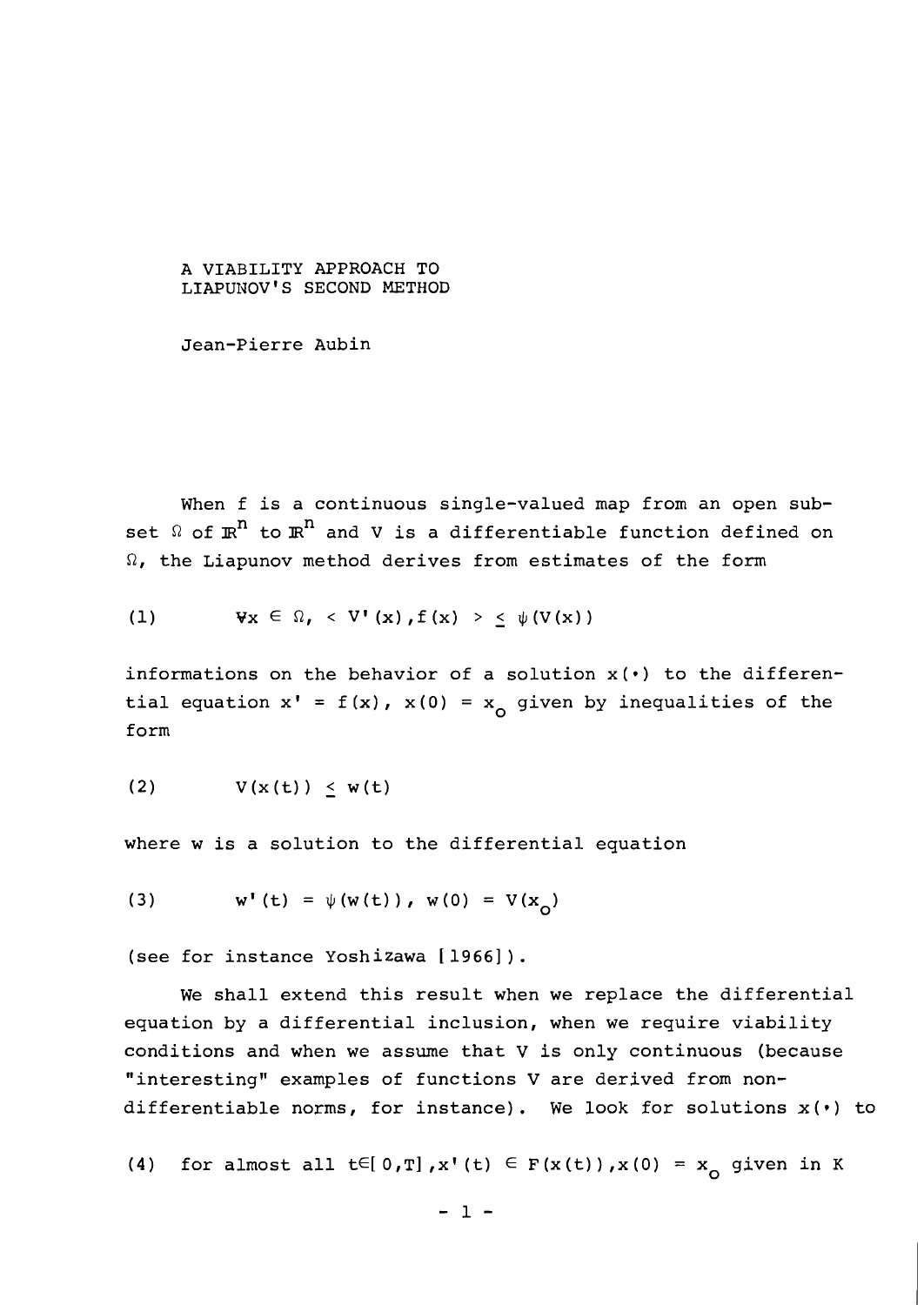satisfying

(5) 
$$
\begin{cases} i) \quad \forall t \in [0,T], x(t) \text{ belongs to a closed subset } K \text{ (viability)} \\ ii) \quad \forall t \in [0,T], V(x(t)) \leq w(t) \end{cases}
$$

where  $w(t)$  is a solution to the differential equation (3). For that purpose, we choose among the concepts of tangent cones to subsets and generalized directional derivatives of a function

the contingent cone  $T_K(x)$  to  $K$  at  $x$ , defined by

(6) 
$$
T_K(x) := \{v \in \mathbb{R}^n | \liminf_{h \to 0^+} \frac{d(x + hv, K)}{h} = 0\}
$$

introduced by Bouligand [1932], (see also Aubin-Cellina [1984] section 4.2, pp.176-177).

- the hypo-contingent derivative D-V(x) of V at x, defined by

(7) 
$$
\forall v \in \mathbb{R}^n, D_V(x) (v) := \limsup_{\substack{h \to 0^+ \\ v' \to v}} \frac{V(x + hv') - V(x)}{h}
$$

(see Aubin-Cellina [1984], section 6.1, p.287).

We shall prove the following:

# Theorem 1:

Let V be a nonnegative continuous function defined on a neighborhood of the closed subset K and  $\psi$  be a nonpositive continuous function from  $\mathbb{R}_+$  to  $\mathbb{R}$  satisfying  $\psi(0) = 0$ . Let  $x_0 \in K$ be given.

(a) We assume that

**4** 

(8)  $\left\{\n \begin{array}{ccc}\n F & \text{is upper semicontinuous with non-empty compact}\n \end{array}\n\right\}$ convex values.

If we replace estimate (1) by

(9)  $\forall x \in K$ ,  $\exists v \in F(x) \cap T_K(x)$  such that  $D_V(x)$  (v)  $\leq \psi(V(x))$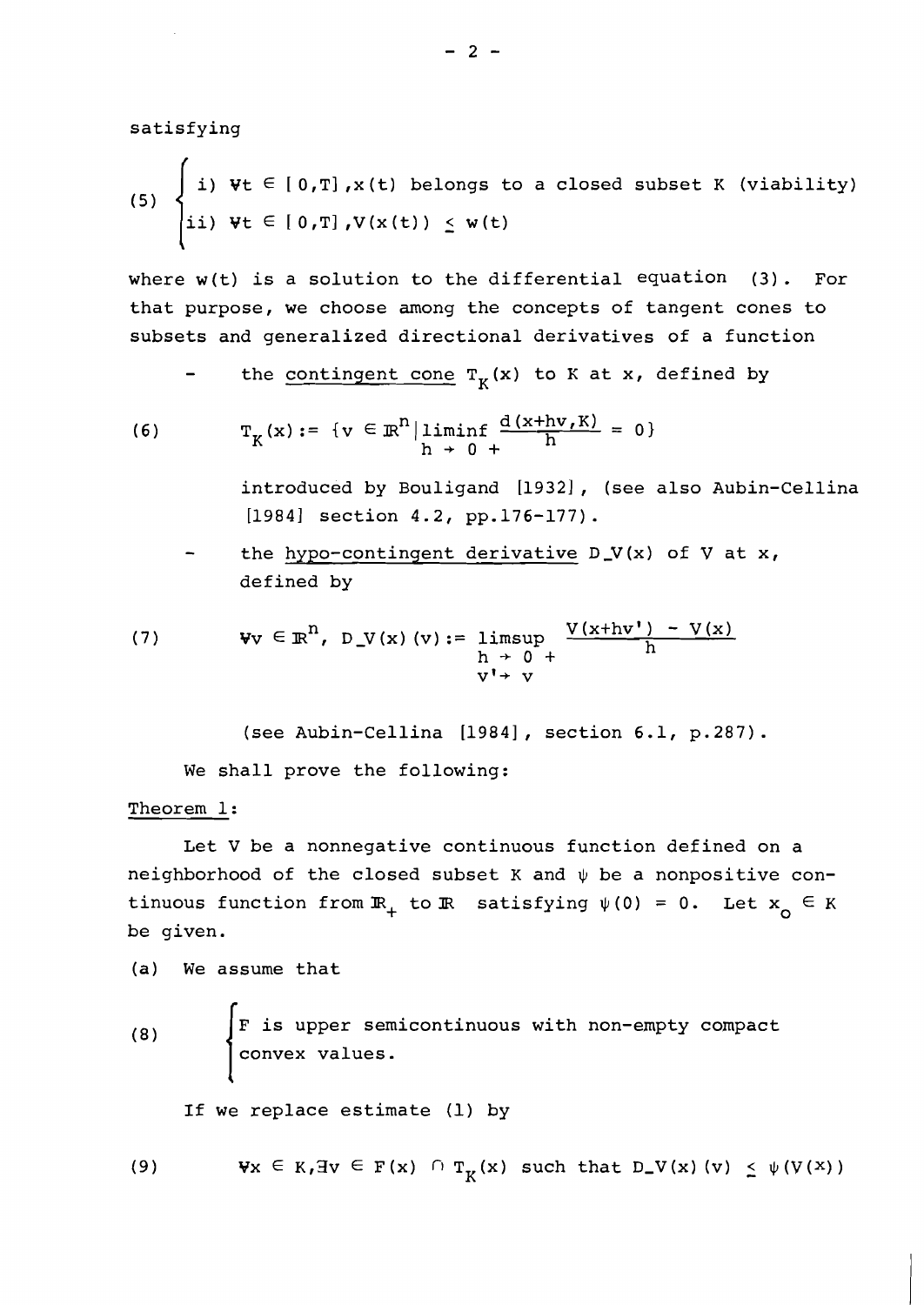there exist  $T > 0$  and solutions  $w(\cdot)$ ,  $x(\cdot)$  to the problem  $(3)$ ,  $(4)$  and  $(5)$ .

- (b) We assume that
- (10 F is continuous with non-empty compact values

If we posit the stronger estimate

(11) 
$$
\forall x \in K, F(x) \subset T_K(x) \text{ and } \sup_{V \in F(x)} D_V(x) (v) \leq \psi(V(x))
$$

there exist  $T > 0$  and solutions  $w(\cdot)$ ,  $x(\cdot)$  to the problem **(3)** (4) and (5).

(c) We assume that

F is Lipschitz on a neighborhood of K and has non- (12) empty compact values and  $\psi$  is Lipschitz on a neighborhood of  $[0,w_{\overline{Q}}]$ 

Then estimate (11) implies the existence of  $T > 0$  such that any solution  $(w(·), x(·))$  to  $(3)$  and  $(4)$  satisfies property (5) .

### Remark :

If we assume furthermore that F is bounded, we can take  $T = + \infty$  in the above theorem. This implies that w(t) converges to some  $w_*$  when  $t \to \infty$ , where  $w_* \in [0, V(x_0)]$  is a solution to the equation  $\psi(w_*) = 0$ . If  $\psi(w) < 0$  for all  $w > 0$ , we then deduce that

(13)  $\lim V(x(t)) = 0.$  $t \rightarrow \infty$ 

Proof of Theorem 1:

(a) We set:

 $G(x,w,\lambda) := F(x) \times \psi(w) \times \{0\} \subseteq \mathbb{R}^n \times \mathbb{R} \times \mathbb{R}$  $(14)$ 

We introduce the viability domain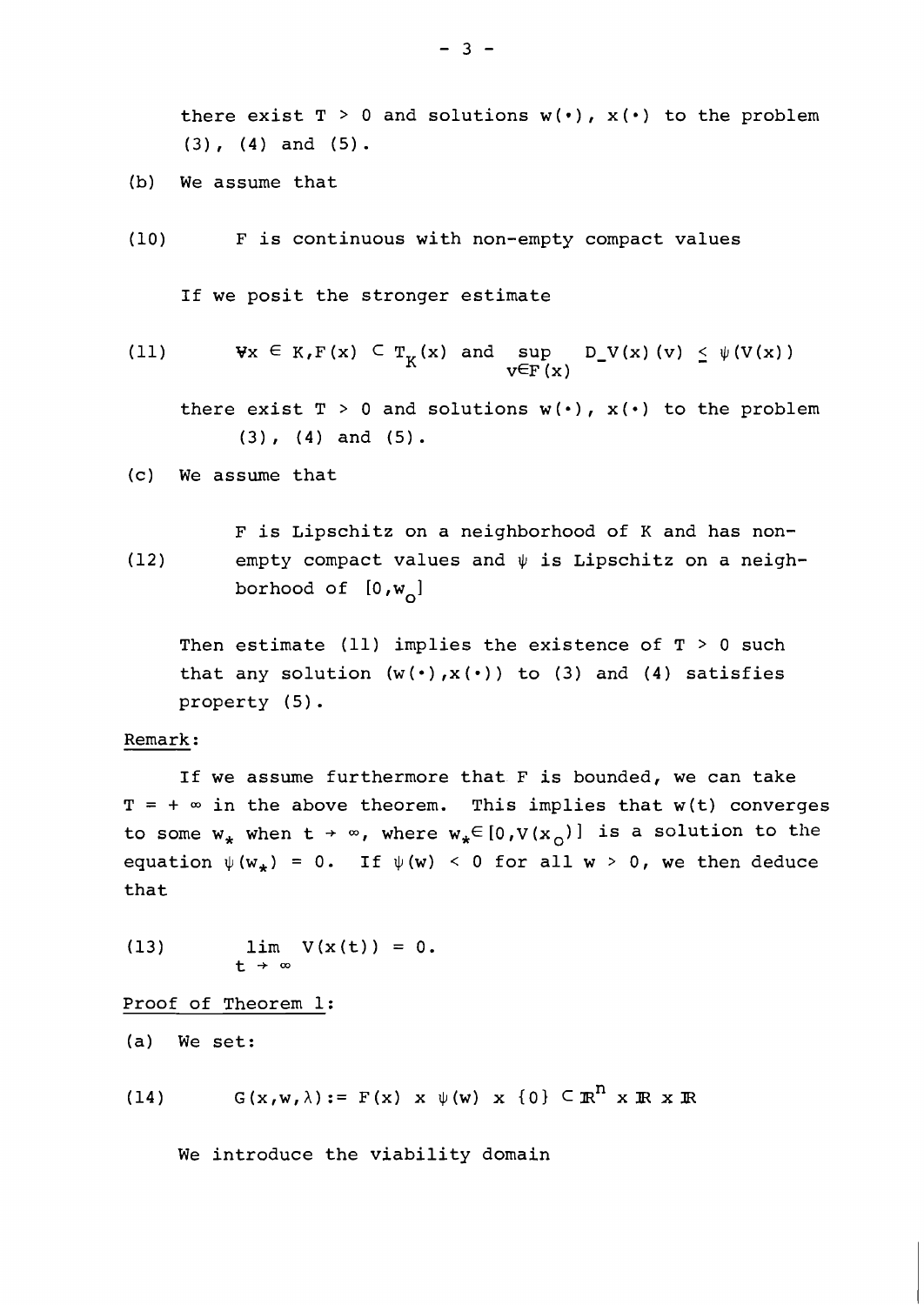$$
(15) \quad K:= \{ (x,w,\lambda) \in K \times [0,w_0] \times \mathbb{R}_+ | V(x) \leq w \},
$$

which is a closed subset of  $\mathbb{R}^n$  x  $\mathbb{R}$  x  $\mathbb{R}$  (where  $w_{n} > V(x_{n})$ ). We observe that if

(16) 
$$
v \in T_K(x)
$$
 satisfies  $D_V(x)(v) \leq \psi(V(x))$ 

then

(17) 
$$
(v, \psi(w), 0)
$$
 belongs to  $T_{\kappa}(x, w, \lambda)$ 

Indeed, since v belongs to  $T_K(x)$ , there exist sequences of elements  $h_n > 0$  and  $v_n$  converging to 0 and v such that

 $\forall n, x + h_n v_n \in K$ 

By the very definition of  $D_V(x)(v)$ , there exists a sequence of elements  $a_n \in \mathbb{R}$  converging to  $D_V(x)$  (v) such that, for all  $n \geq 0$ ,

$$
V(x+h_n v_n) \leq V(x) + h_n a_n
$$

If  $\psi(V(x)) = w$ , we take  $b_n := a_n + \psi(V(x)) - D_V(x)$  (w) if  $D_{v}(x)$  (w) > -  $\infty$  and  $b_{n} = \psi(V(x))$  if  $D_{v}(x)$  (w) = -  $\infty$ . If  $\psi(V(x)) \leq w$ , we take  $b_n := \psi(w)$  and we deduce that  $V(x+h_nv_n) \leq w + h_n\psi(w)$  for n large enough because V is continuous. In summary,  $b_n$  converges to w and satisfies

(18) 
$$
\forall n, x + h_n v_n \in K \text{ and } V(x+h_n v_n) \leq w + h_n b_n
$$

This shows that  $(x+h_nv_n,wh_nb_n,\lambda+h_n0)$  belongs to K and thus, that  $(y\psi(w), 0)$  belongs to  $T_K(x, w, \lambda)$ .

We consider now trajectories  $x(\cdot)$ ,  $w(\cdot)$ ,  $\lambda(\cdot)$  of the differential inclusion

(19) 
$$
\begin{cases} i) & (x'(t), w'(t), \lambda'(t)) \in G(x(t), w(t), \lambda(t)) \\ ii) & (x(0), w(0), \lambda(0)) = (x_0, V(x_0), 0) \end{cases}
$$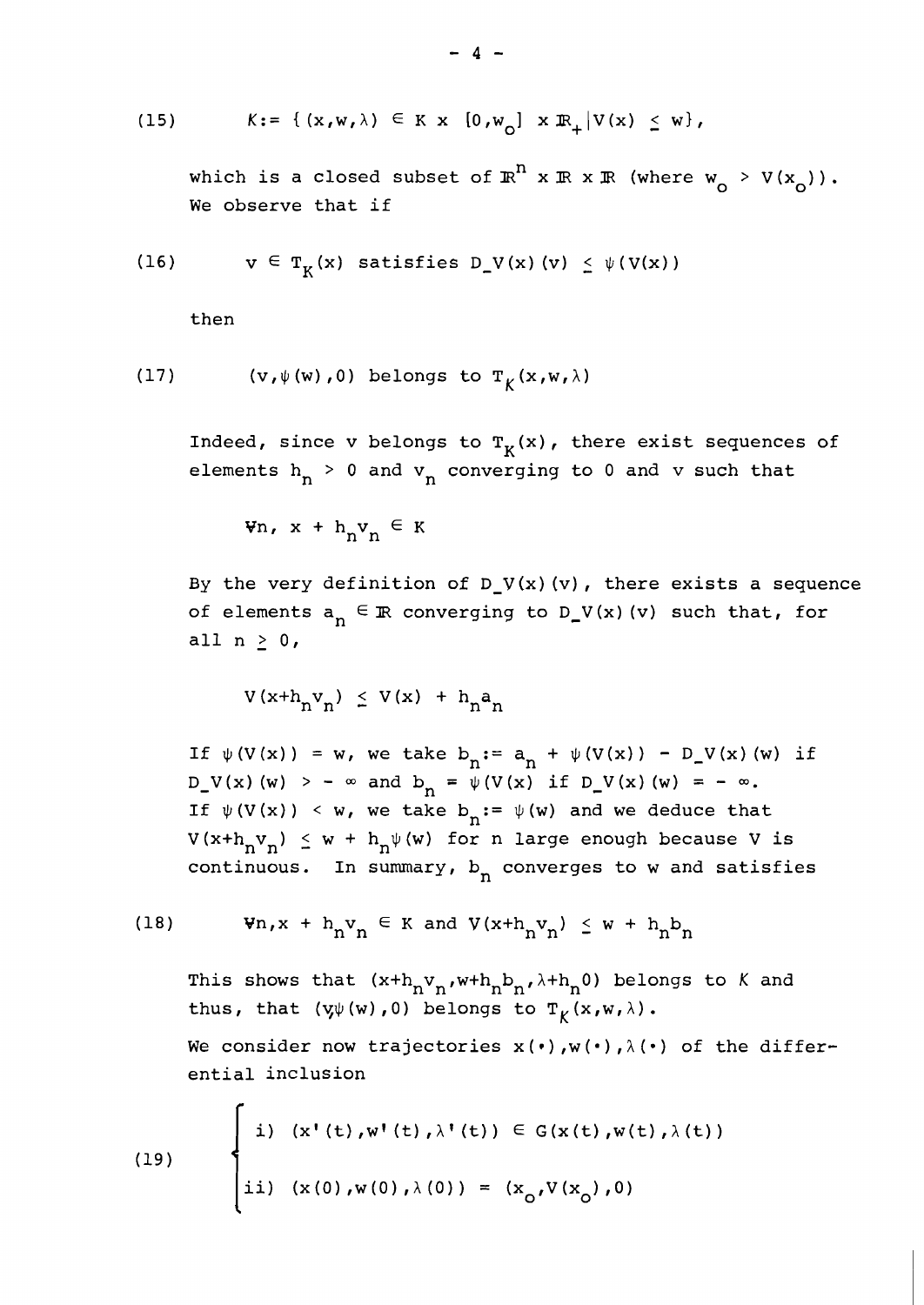which are viable in the sense that

(20) 
$$
\forall t \in [0, T], (x(t), w(t), \lambda(t)) \in K
$$

We then observe that  $\lambda(t) = 0$ , that  $x(\cdot)$  is a solution to (4), that w is a solution to (3) and that (20) implies properties (5).

- (b) If **F** satisfies assumptions (8) and (9), then G is also upper semicontinuous with compact convex values and  $G(x,w,\lambda)$  n  $T_k(x,w,\lambda) \neq \emptyset$ . Hence Haddad's viability theorem (see Haddad [1981], Aubin-Cellina [1984], Theorem 4.2.1, p.180) implies the existence of a solution to (19)-(20) on some interval.
- (c) If F satisfies assumptions (10) and (ll), then G is continuous with compact values and  $G(x,w,\lambda) \subseteq T_K(x,w,\lambda)$ . Hence the viability theorem of Aubin-Clarke [1977] (see also Aubin-Cellina [1984], Theorem 4.6.1, p.198) implies the existence of a solution to (19)-(20) on some interval.
- (d) If F satisfies assumptions (11) and (12), then G is Lipschitz with compact values on a neighborhood of K and  $G(x,w,\lambda)$  $C T_K(x,w,\lambda)$ . Hence the invariance theorem of Clarke [1975] (see also Aubin-Cellina [1984], Theorem 4.6.2, p.202) shows that any solution of (19) satisfies (20).

#### Remark :

We can solve in the same way the case when we consider

If sorve in the same way the case when we consider<br>
i) p nonnegative continuous functions  $V_j$  defined<br>
on a neighborhood of K  $(21)$ ii) p nonpositive continuous functions  $\psi_{\frac{1}{2}}$  from  $\mathbb{R}_+$  to  $\mathbb{R}_+$  satisfying  $\psi_j(0) = 0$ 

and when we replace condition (5) by

(22) 
$$
\begin{cases} i) \ \Psi t \in [0, T], x(t) \in K \\ ii) \ \Psi t \in [0, T], \Psi_j = 1, ..., p, V_j(x(t)) \leq w_j(t) \end{cases}
$$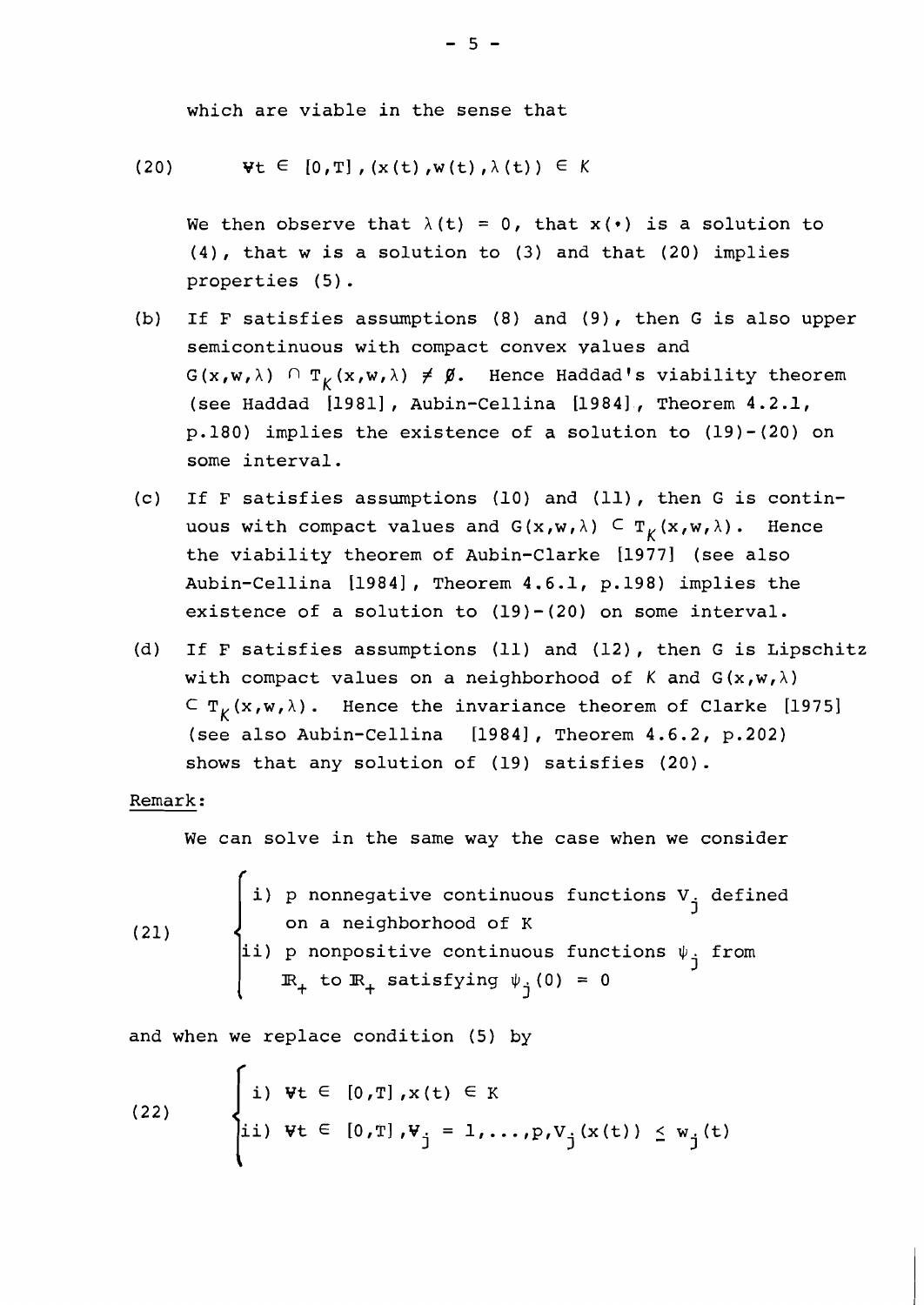where  $w_i(\cdot)$  is some solution to the differential equation

(23) 
$$
w_j'(t) = \psi_j(w_j(t)); w_j(0) = V_j(x_0)
$$

We have to replace Liapunov estimates (9) by

(24) 
$$
\begin{cases} \mathbf{v}_x \in K, \exists v \in F(x) \cap T_K(x) \text{ such that,} \\ \mathbf{v}_j = 1, \ldots, p, D_V_j(x) \quad (v) \leq \psi_j(V_j(x)) \end{cases}
$$

and estimate (11) by

(25) 
$$
\begin{cases} \n\mathbf{v}_x \in K, \mathbf{F}(x) \subset \mathbf{T}_K(x) \text{ and } \mathbf{v}_j = 1, \ldots, \mathbf{p}, \\ \n\sup_{\mathbf{v} \in \mathbf{F}(x)} D_{\mathbf{v}} \mathbf{v}_j(x) \quad \text{(v)} \leq \psi_j(\mathbf{v}_j(x)) \n\end{cases}
$$

Therefore, the asymptotic properties of solutions to the differential inclusions (4) are concealed in the following function  $\psi_{\Omega}$  defined by

(26) 
$$
\psi_{\mathcal{O}}(w) := \sup_{V(x) = w} \inf_{u \in F(x) \cap T_K(x)} D_V(x) (u).
$$

for set-valued maps F satisfying (8) or the function  $\psi_1$  defined by

(27) 
$$
\psi_1(w) := \sup_{V(x) = w} \sup_{u \in F(x)} D_V(x) (u)
$$

for set-valued maps F satisfying (10).

Hence any continuous function  $\psi$  larger than  $\psi$  (or  $\psi$ <sub>1</sub>) will provide solutions  $w(\cdot)$  to (3) estimating the value  $V(x(t))$  on some trajectory of the differential inclusion (4).

For instance, we obtain the following consequence on asymptotic stability.

# Corollarv:

Let V be a nonnegative continuous function defined on a neighborhood of K and let  $x_0$  be given. Let F satisfy assumption (8). We assume further that  $\lambda_{\Omega} \in \mathbb{R}$  achieves the finite maximum in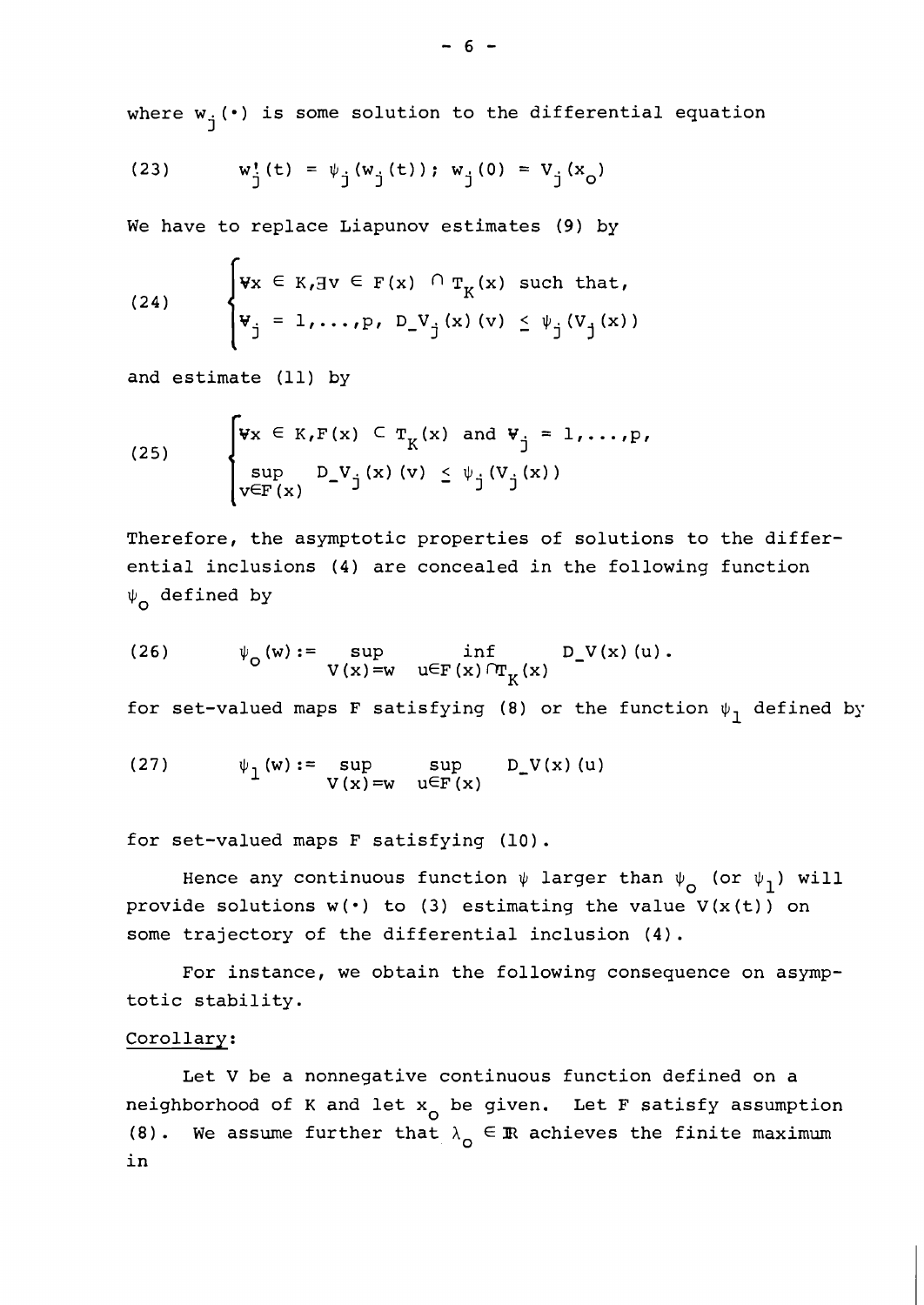(28) 
$$
\rho_{\mathbf{0}} := \sup_{\lambda \in \mathbb{R}} \inf_{\mathbf{w} \geq 0} (\lambda \mathbf{w} - \psi_{\mathbf{0}}(\mathbf{w}))
$$

If  $\rho$  > 0 and V(x<sub>o</sub>)  $\leq \frac{50}{\lambda}$  (1-e<sup>- $\wedge$ o<sup>T</sup>), there exists a solution x(.)</sup> to the differential inclusion (4) satisfying

(29) 
$$
\forall t \in [0, T], V(x(t)) \leq \begin{cases} \frac{\rho_0}{\lambda_0} (1 - e^{\lambda_0 (t - T)}) & \text{if } \lambda_0 \neq 0 \\ -\rho_0 (t - T) & \text{if } \lambda_0 = 0 \end{cases}
$$

If  $\rho_{\Omega} \le 0$  and  $\lambda_{\Omega} < 0$ , then there exists a solution x(.) to the differential inclusion (4) satisfying

(30)  $\mathbf{v}t \geq 0$ ,  $V(\mathbf{x}(t)) \leq \frac{1}{\lambda_0} (\rho_0 - c_0 e^{\lambda_0 t})$  where  $c_0 = \rho_0 - \lambda_0 V(\mathbf{x}_0)$ Proof: We take  $\psi(w) := \lambda_0 w - \rho_0$ Remark :

Theorem 1 implies directly the asymptotic properties on **U**monotone maps as they appear in corollaries 6.5.1 and 6.5.2, pp. 320- 321 of Aubin-Cellina [1984].

Let  $U : \mathbb{R}^n \times \mathbb{R}^n \to \mathbb{R}_+ \cup \{\infty\}$  be a nonnegative function satisfying

(31) 
$$
U(y,y) = 0
$$
 for all  $y \in K$ 

which plays the role of a semidistance (without having to obey the triangle inequality).

We assume that for all  $x \in K$ ,  $x \rightarrow U(x,y)$  is locally Lipschitz around **K** and we set

(32) 
$$
U'(x,y)(v) := D(x+U(x,y))(x)(v)
$$

Let  $\phi$  be a continuous map from  $\mathbb{R}_+$  to  $\mathbb{R}_+$  such that  $\phi(0) = 0$ . We say that F is U-monotone (with respect to  $\phi$ ) if

(33) 
$$
\forall x, y \in K, \forall u \in F(x), \forall v \in F(y), U^{\dagger}(x, y) (v-u) + \phi(U(x, y)) \leq 0
$$

Let us assume that  $c \in K$  is an equilibrium of F (a solution to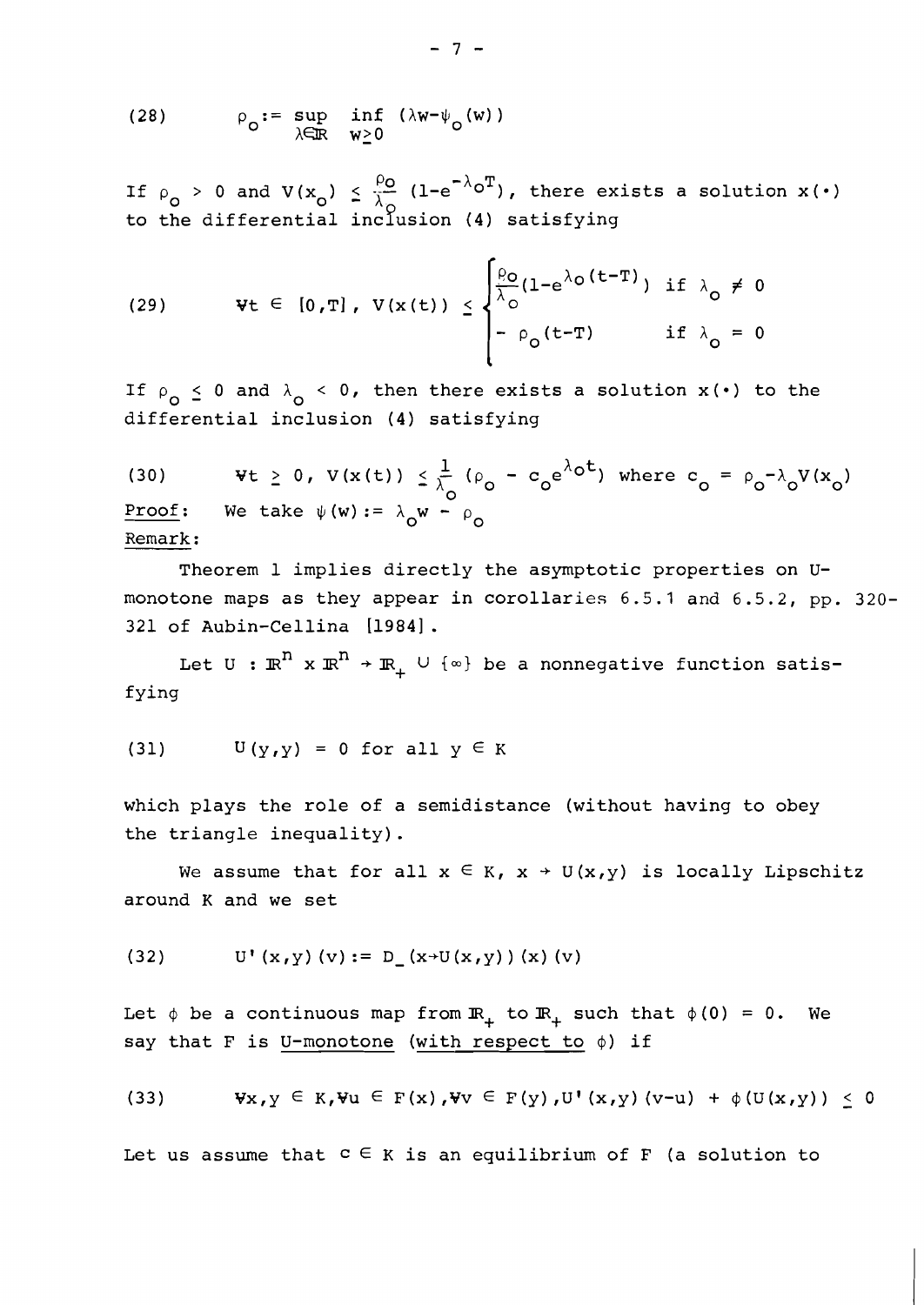$0 \in F(c)$  and that  $-F$  is U-monotone with respect to  $\phi$ . Then we observe that by taking  $V(x) := U(x,c)$ , we have

$$
(34) \qquad \psi_{\mathcal{O}}(w) \leq \psi_{\mathcal{I}}(w) \leq - \phi(w)
$$

Let  $w(\cdot)$  be a solution to the differential equation

(35) 
$$
w'(t) + \phi(w(t)) = 0; w(0) = U(x_0, c)
$$

If F satisfies either (8) or (10), there exists a solution to the differential inclusion (4) satisfying

(36) 
$$
U(x(t), c) \leq w(t)
$$
 for all  $t \in [0, T]$ .